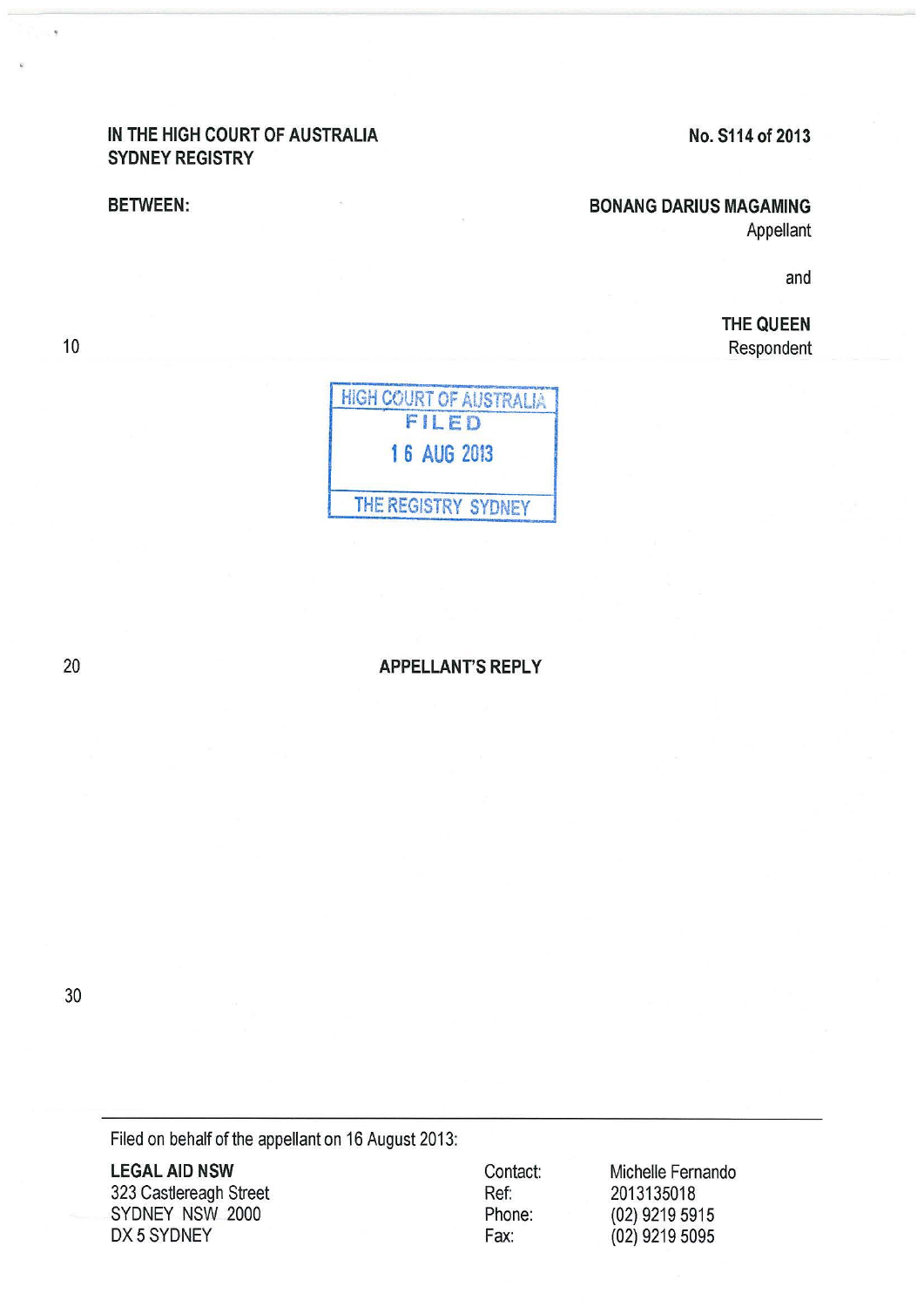# **PART I CERTIFICATION**

1 The appellant certifies that these submissions are suitable for publication on the internet.

## **PART II ARGUMENT**

#### **The rule of law**

- 2 The interveners do not appear to cavil with the appellant's submissions on the rule of law, but nor do they seek to answer the concerns raised by the appellant respecting the reconciliation of rule of law requirements with the statutory scheme challenged in this appeal.
- 3 Lord Diplock said: "The acceptance of the rule of law as a constitutional principle requires that a citizen, before committing himself to any course of action, should be able to know in advance what 10 are the legal consequences that will flow from it."<sup>1</sup> No intervener has indicated how the appellant before committing the offence could have known, in light of the effect of ss 233A and 233C, whether he would be sentenced to imprisonment for at least five years upon conviction. This and other aspects of the rule of law relied on by the appellant provide the backdrop against which the appellant's submissions respecting validity fall to be considered, and buttress the significance of the criticisms of the legislation made by the appellant.

#### **No comparison with maximum penalties**

- 4 The interveners seek in various ways to draw analogies between maximum and minimum penalties; see Commonwealth: [16], [49.1], New South Wales: [16], South Australia: [19]-[20], Western Australia: [37], [60]. But as acknowledged by the AHRC: [47], there are important 20 differences between maximum and minimum penalties.
- 5 In the absence of a prescribed penalty, a statutory offence is accompanied by an open-ended sentencing discretion. Where a maximum penalty is prescribed for an offence, it determines "the extent of the judicial power to send an offender to prison and the corresponding liability of an offender to be sent to prison".<sup>2</sup> It limits the court's authority to deprive an offender of his or her liberty; does not require any deprivation of liberty; and indicates the legislature's view of the seriousness of the worst category of offending while permitting the judge to determine the weight to be given to that view in other cases. A minimum penalty is different in two ways: it requires that a court deprive every offender of his or her liberty to the specified extent; and it requires the court to treat every offence as being no less serious than the view expressed by the legislature, irrespective 30 of the strength of the competing sentencing considerations to which it must also have regard. Minimum penalties thus differ significantly in degree and quality from maximum penalties; more so from the perspective of offenders. The expressions "ceiling" and "floor'' obscure these differences.
	- 6 Western Australia refers to examples of statutory schemes prescribing "a multiplicity of different offences with different graded maxima": [13], [38]. However, notably, there are few examples of schemes with different graded minimum penalties, and no other examples of such schemes proscribing the same conduct. Acceptance of the interveners' submissions in this case would permit the Parliament to enact a series of offences proscribing the same conduct with graded

Black-Clawson International Ltd v Papierwenke Waldhof-Aschaffenburg AG [1975] AC 591 at 638 (Diplock LJ). See Friedrich Hayek, The Road to Serfdom (1944) 54 (identifying the principle that "government in all its actions is bound by rules fixed and announced beforehand - rules which make it possible to foresee with fair certainty how the authority will use its coercive powers in given circumstances, and to plan one's affairs on the basis of this knowledge"); Joseph Raz, 'The Rule of Law and Its Virtue' in Keith Culver (ed), Readings in the Philosophy of Law (1999) 13, 16 (associating the rule of law with the principle that "the law must be capable of guiding the behaviour of its subjects"). See also Plaintiff S157/2002 v Commonwealth (2003) 211 CLR 476 at [102].

 $\overline{2}$ Leeth v Commonwealth (1992) 174 CLR 455 at 475 (Brennan J).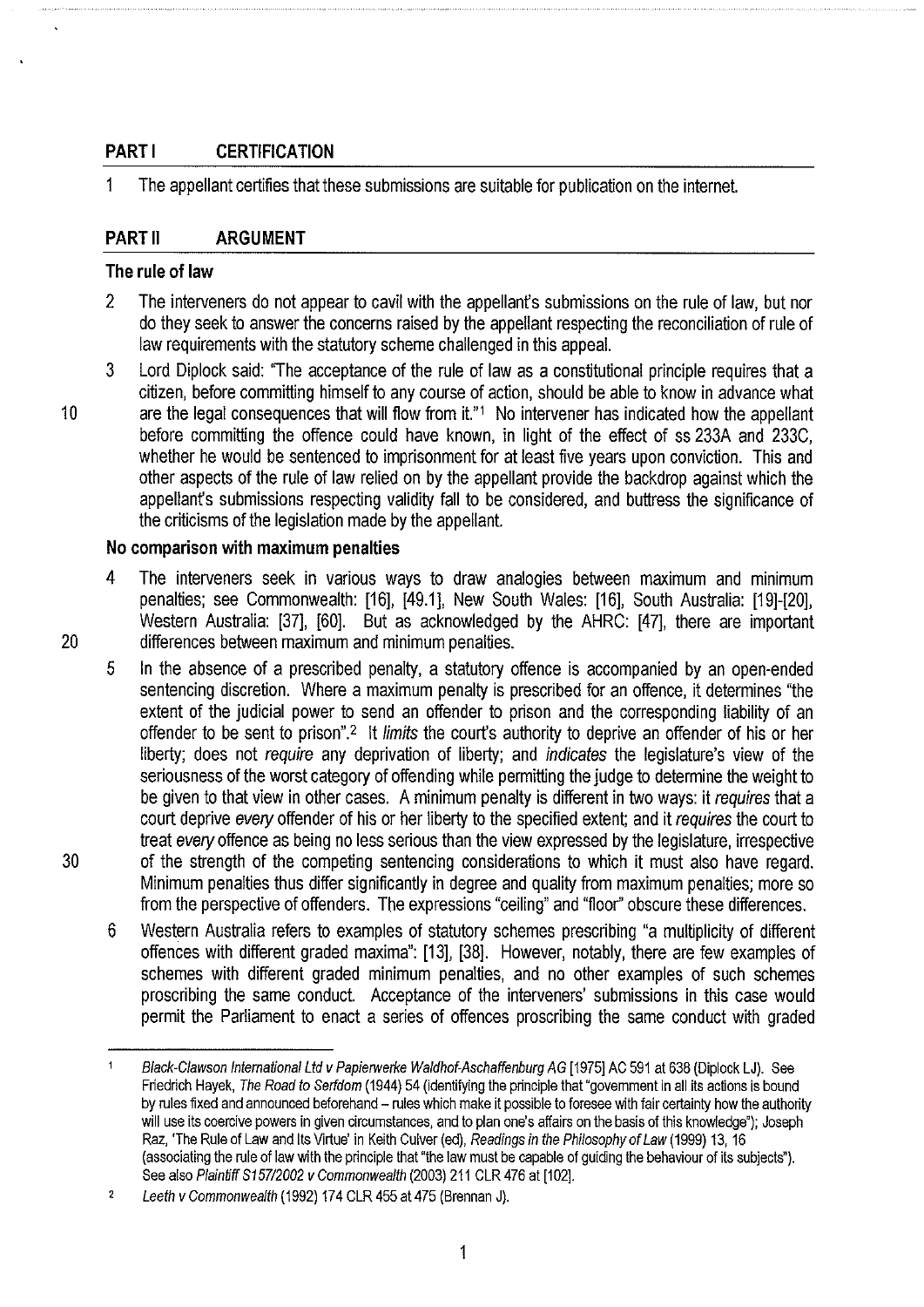minimum penalties, leaving the choice of sentence upon conviction to a non-judicial body. The exclusively judicial function of determining sentences for individual offenders should not be permitted to be removed from the courts in that way.

- 7 Western Australia also raises "each way offences", or offences that may be tried either summarily or on indictment: [39]. Although the choice between those processes may expose an offender to a lower or higher maximum penalty respectively, limiting the court's authority to deprive an offender of liberty to a greater or lesser extent, the choice never requires a deprivation of liberty. That question is left to the judiciary. The result is that there is no necessary connection between the choice of procedure and any subsequent deprivation of liberty. The selection of a charge in that 10 way "is capable of having a bearing on the sentence",3 but in a manner unlike a minimum penalty.
	- 8 For the same reasons, the Commonwealth is also incorrect to submit that the logic of the appellant's argument forbids a prosecutor to choose between offences attracting different maximum penalties: [16]. That choice does not entail any deprivation of liberty for the offender.

# **Construction of ss 233A and 233C**

- 9 Section 23(b) of the Acts Interpretation Act 1901 (Cth) provides that "words in the singular number include the plural", subject to a contrary intention: s 2(2). On their face, the expressions "second person" and "another person" in s 233A include third, fourth and fifth persons and other people respectively. The use of a word in the singular number is the very kind of language to which s 23(b) is directed and cannot itself demonstrate the contrary intention required by s 2(2). None of 20 the interveners have pointed to any other textual basis showing a contrary intention.
	- 10 Such textual indications as exist point instead to the appellanfs construction. Section 233C(3) makes plain that prosecution of a charge of smuggling five people contrary to s 233C presents no bar to conviction for the offence of smuggling between one and four people contrary to s 233A. The suggestion of the Commonwealth: [34.1] and New South Wales: [8] that no offence exists of smuggling between two and four people is irrational. There is no basis upon which it can be said that the legislature intended the statute to operate in that way. Indeed, the Attorney-General's direction reveals that the statute does not in practice operate in that way.
- 11 Moreover, the construction that the Commonwealth seeks to place on s 233A would not have the result for which it contends: [34.3]. Had the appellant been convicted of five counts of smuggling 30 under s 233A instead of one count under s 233C, the facts before the sentencing judge would have been no different. Although a plea of guilty does not admit any matter of aggravation or deny any matter of mitigation not covered by the offence charged, the plea necessarily admits the elements of the offence.<sup>4</sup> In the appellant's case, admission of the elements of five counts of smuggling under s 233A necessarily involved admission of the elements of one count under s 233C.
- 12 Having convicted the offender of five counts contrary to s 233A, it is not possible for the sentencing judge to apply De Simon<sup>5</sup> to exclude consideration of the fifth person smuggled, because to do so would be to ignore entirely one of the five offences of which the offender has been convicted. Contrary to the Commonwealth's submissions: [34.3], De Simoni cannot be applied where the elements of the so-called 'aggravated' offence represent a multiple of the elements of another 40 offence. 6 Section 233C does not include an aggravating element such as a danger of death or serious harm as may be found in the aggravated offence in s 2338. Sections 233A and 233C proscribe the same conduct and cannot be compared to other statutory schemes involving tiers of aggravation comprised of different elements.

<sup>&</sup>lt;sup>3</sup> Elias v The Queen [2013] HCA 31 at [34] (French CJ, Hayne, Kiefel, Bell and Keane JJ).

<sup>&#</sup>x27; R *v* Jobson [1989] 2 Qd R 464 at 475 (Ryan J with whom Connolly J agreed).

 $\overline{\mathbf{5}}$ R *v* De Simoni (1981) 147 CLR 383 at 389 (Gibbs CJ).

 $\ddot{\bf{6}}$ South Australia appears to recognise this implicitly by referring to De Simoni only in relation to a single count of an offence contrary to s 233A and omitting any reference to De Simoni in relation to multiple counts: [21].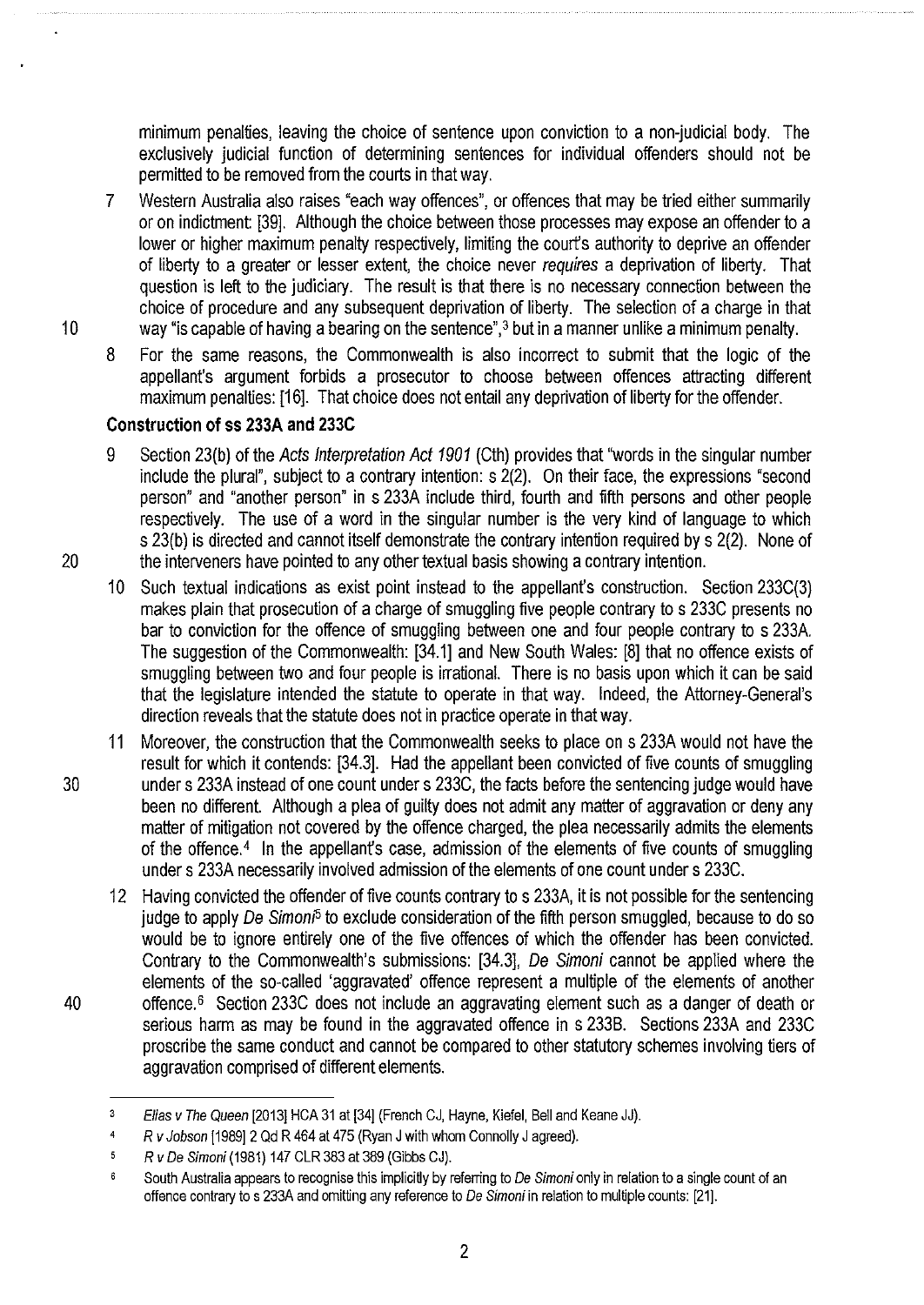- 13 New South Wales submits that facilitating the entry of multiple non-citizens is "not properly characterised as a single acf': [8], but that cannot be correct in a case such as the present where the appellant's offending conduct was helping to "steer the boat", being a boat that carried multiple non-citizens. In any event, New South Wales accepts that, for the class of offenders who have smuggled five or more persons, there is a choice of "either five or more counts under s 233A or one count under s 233C": [8(a)]. The appellant also does not submit that "the prosecutorial choice of charge determines a person's sentence in any case where an offence with a mandatory minimum sentence is selected": cf NSW [11].
- 14 Ultimately, on either construction of s 233A, the proposition that the same conduct "is viewed 1 0 divergently by Parliamenf' remains: [57] **ABSS.** It is that proposition that denies the conclusion that there is a legislative judgment as to the irreducible seriousness of an offence against ss 233A and 233C. In the absence of such a judgment, this sui generis law cannot stand.

## **Arbitrariness**

15 The concept of arbitrariness is not limited to the taxation power, as suggested by the Commonwealth: [42], South Australia: [58] fn 101, and Western Australia: [44]. It invokes more general principles of "elementary constitutional law".? For example, the observations of Kitto J in  $Giris<sup>8</sup>$  are closely related to this court's recognition that the absence of a power in the executive to dispense with statute law is "an aspect of the rule of law".<sup>9</sup> That statement applies equally to a sentencing law such as s 236B(3)(c). Although New South Wales submits that a choice between 20 s 233A and 233C would "presumably" be made "following an assessment of the available evidence" and in accordance with applicable policies and directions: [9], that does not deny in this case that the choice determined the appellanfs sentence without reference to ascertainable (statutory) criteria and other than by the exercise of judicial power.

## **The rule of law and proportionality**

- 16 The interveners object to the foundation and application of any principle of proportionality. But proportionality is founded on the rule of law.<sup>10</sup> To the extent there is tension between a federal law and the separation or content of federal judicial power,<sup>11</sup> the use of a proportionality formulation is a rational way to resolve that tension.<sup>12</sup> It is a formula that is intended to reflect the appropriate constitutional relationship between the judiciary and the other branches of government.13
- 30 17 The suggestion by the Commonwealth that there are no "workable criteria" for a proportionality approach: [40] cannot be reconciled with the decisions of this court in which such approaches have not infrequently been taken. That one "overarching ideology" is yet to emerge is simply a reflection of the "careful, incremental common law method, by which the accretion of cases and academic commentary, sometimes conflicting, crystallise into general principles over time".14

 $\overline{z}$ MacCormick v Federal Commissioner of Taxation (1984) 158 CLR 622 at 639 (Gibbs CJ, Wilson, Deane and Dawson JJ), 658-659 (Brennan J).

 $\mathbf{8}$ Giris Pty Ltd v Commissioner of Taxation (1969) 119 CLR 365 at 379 (Kitto J) (referring to a law that "purports to authorize an administrative officer to exclude from the application of a law any case in which he disapproves of its application").

<sup>&</sup>lt;sup>9</sup> Port of Portland Pty Ltd v Victoria (2010) 242 CLR 348 at [13] (French CJ, Gummow, Hayne, Heydon, Crennan, Kiefel and Bell JJ). See also Plaintiff M79-2012 v Minister for Immigration and Citizenship [2013] HCA 24 at [87]-[88] (Hayne J).

<sup>10</sup> Momcilovic v The Queen (2011) 245 CLR 1 at [562] (Crennan and Kiefel JJ); Rowe v Electoral Commissioner (2010) 243 CLR 1 at [457] (Kiefel J); David Beatty, The Ultimate Rule of Law (2004) 159-188, 163.

<sup>&</sup>quot; South Australia v Totani (2010) 242 CLR 1 at [423]-[424] (Grennan and Bell JJ).

<sup>&</sup>lt;sup>12</sup> Monis v The Queen (2013) 87 ALJR 340 at [346] (Crennan, Kiefel and Bell JJ); Rowe v Electoral Commissioner (2010) 243 CLR 1 at [424]-[466] (Kiefel J).

<sup>13</sup> Mulholland v Australian Electoral Commission (2004) 220 CLR 181 at [33] (Gleeson CJ).

<sup>&</sup>lt;sup>14</sup> George Williams and David Hume, Human Rights under the Australian Constitution (2013) 137.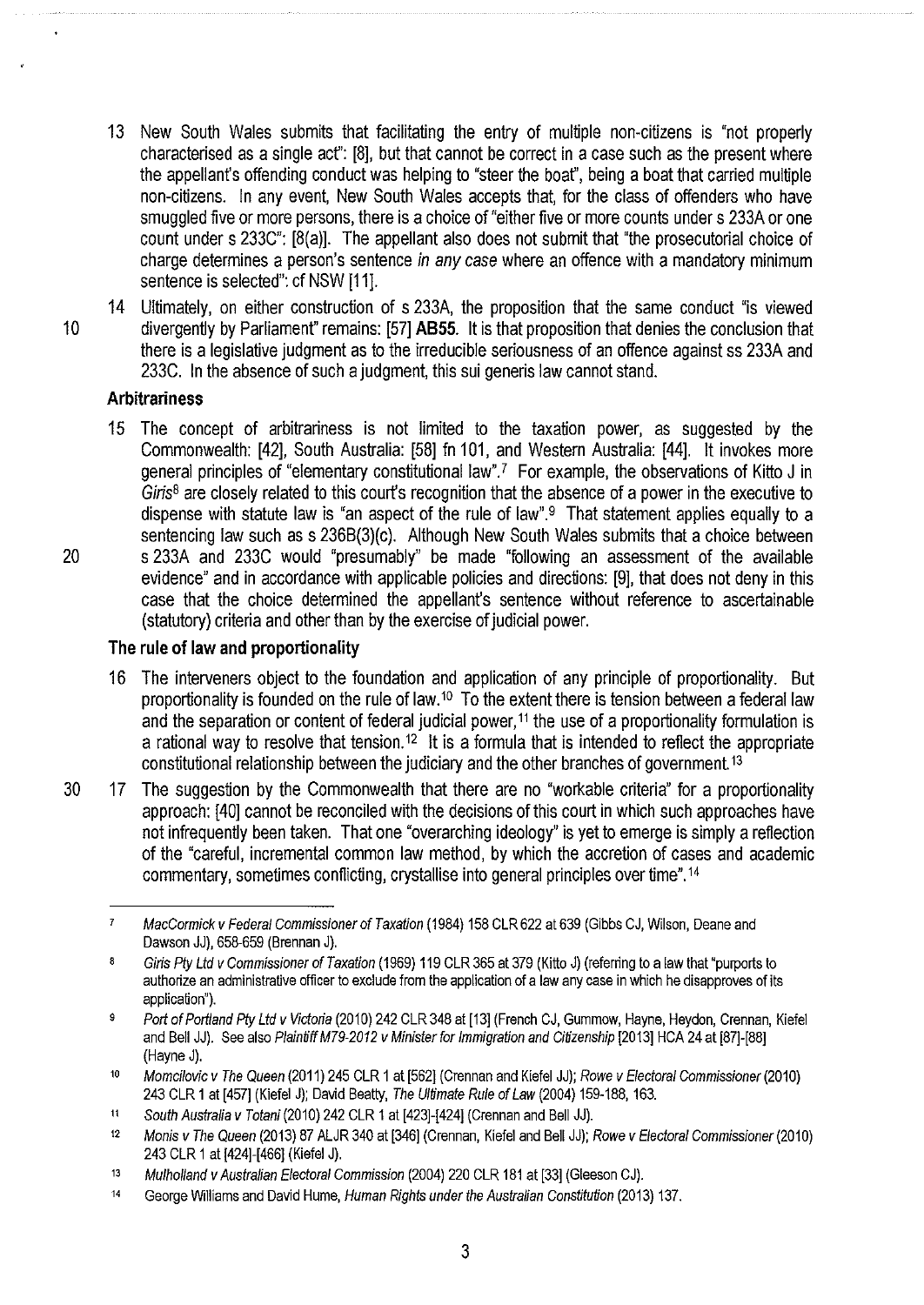#### **Judicial assessment of the seriousness of an offence**

- 18 The place in the sentencing synthesis of the legislature's assessment of the seriousness of an offence is not as hallowed as the interveners submit. South Australia submits that a sentence "is not any more or less proportionate" where an offender's sentence is increased "as a result of an increased maximum penalty or the introduction of a minimum penalty": [37]. Although it is correct to say that the court "is sentencing the offender for the offence", <sup>15</sup> it does not follow that the sentencing judge cannot or should not make an independent assessment of the objective seriousness of the offence for which the offender is being sentenced. For the reasons which follow, the submissions of the interveners should not be accepted.
- 10 19 Although a maximum penalty operates as a jurisdictional limit and careful attention to it is almost always required, the weight to be given to it in the final synthesis is a matter for the sentencing judge. In some cases, the maximum penalty will properly be seen to be "of little relevance".<sup>16</sup> Thus the sentencing judge's own assessment of the gravity of the proscribed conduct, independently of Parliament's assessment, remains important. In Veen, Deane J said: "It is only within the outer limit of what represents proportionate punishment for the actual crime that the interplay of other relevant favourable and unfavourable factors - such as good character, previous offences, repentance, restitution, possible rehabilitation and intransigence- will point to what is the appropriate sentence in all the circumstances of the present case."17
- 20 The sentencing judge's duty is to "arrive at a sentence that is just in all of the circumstances" even 20 where the maximum penalty, representing the legislature's view of the seriousness of the offence, may pull towards a higher sentence.<sup>18</sup> That is the force of Mildren J's conclusion that "the sole purpose of a prescribed minimum mandatory sentencing regime is to require sentencers to impose heavier sentences than would be proper according to the justice of the case".<sup>19</sup> The "justice of the case" refers to standards implicitly applied in the exercise of judicial power to reach sentences that "accord with the general moral sense of the community".20
- 21 The determination of what is a "jusf' sentence lies at the heart of the judicial power to sentence offenders, and occurs by reference to those implicit judicial standards.<sup>21</sup> There are limits on Parliament's ability to rewrite those standards, and limits on Parliament's ability to redefine the judiciary's assessment of what is "just", transgressed in this case by the prescription of a minimum 30 penalty irreconcilable with the least serious category of offending. In other words, "the assessment of a just and appropriate sentence is ultimately a judicial task, by the deployment of judicial method": [120] **AB77,** and this law distorts that task to an impermissible extent.
	- 22 That Parliament may eliminate sentencing discretion altogether does not detract from the proposition that Parliament cannot require a sentencing judge, in the apparent exercise of a discretion reposed in him or her, to impose a sentence that is contrary to accepted notions of judicial power. Where there exists judicial discretion, there must exist judicial standards. The Commonwealth is incorrect to submit otherwise: [45.1].
	- 23 As the AHRC points out, the judicial assessment described above can be made a priori by inspection of the legislation: [48], although a person may not have standing unless convicted.

4

<sup>&</sup>lt;sup>15</sup> Commonwealth: [15.1] and New South Wales: [15], citing Elias v The Queen [2013] HCA 31 at [26] (French CJ, Hayne, Kiefel, Bell and Keane JJ).

<sup>&</sup>lt;sup>16</sup> Elias v The Queen [2013] HCA 31 at [27] (French CJ, Hayne, Kiefel, Bell and Keane JJ), citing Markarian v The Queen (2005) 228 CLR 357 at [30] (Gleeson CJ, Gummow, Hayne and Callinan JJ).

<sup>11</sup> Veen v The Queen (No 2) (1988) 164 CLR 465 at 490 (Deane J).

<sup>&</sup>lt;sup>18</sup> Elias v The Queen [2013] HCA 31 at [27] (French CJ, Hayne, Kiefel, Bell and Keane JJ).

<sup>&</sup>lt;sup>19</sup> Trenerry v Bradley (1997) 115 NTR 1 at 11 (Mildren J).

<sup>20</sup> R v Rushby [1977] 1 NSWLR 594 at 598 (Street CJ, Lee and Slattery JJ), citing R v Geddes (1936) 36 SR(NSW) 554 at 555 (Jordan CJ).

<sup>&</sup>lt;sup>21</sup> Allsop P described these standards by reference to "inhering norms of faimess, justice and equality": [120] **AB78.**